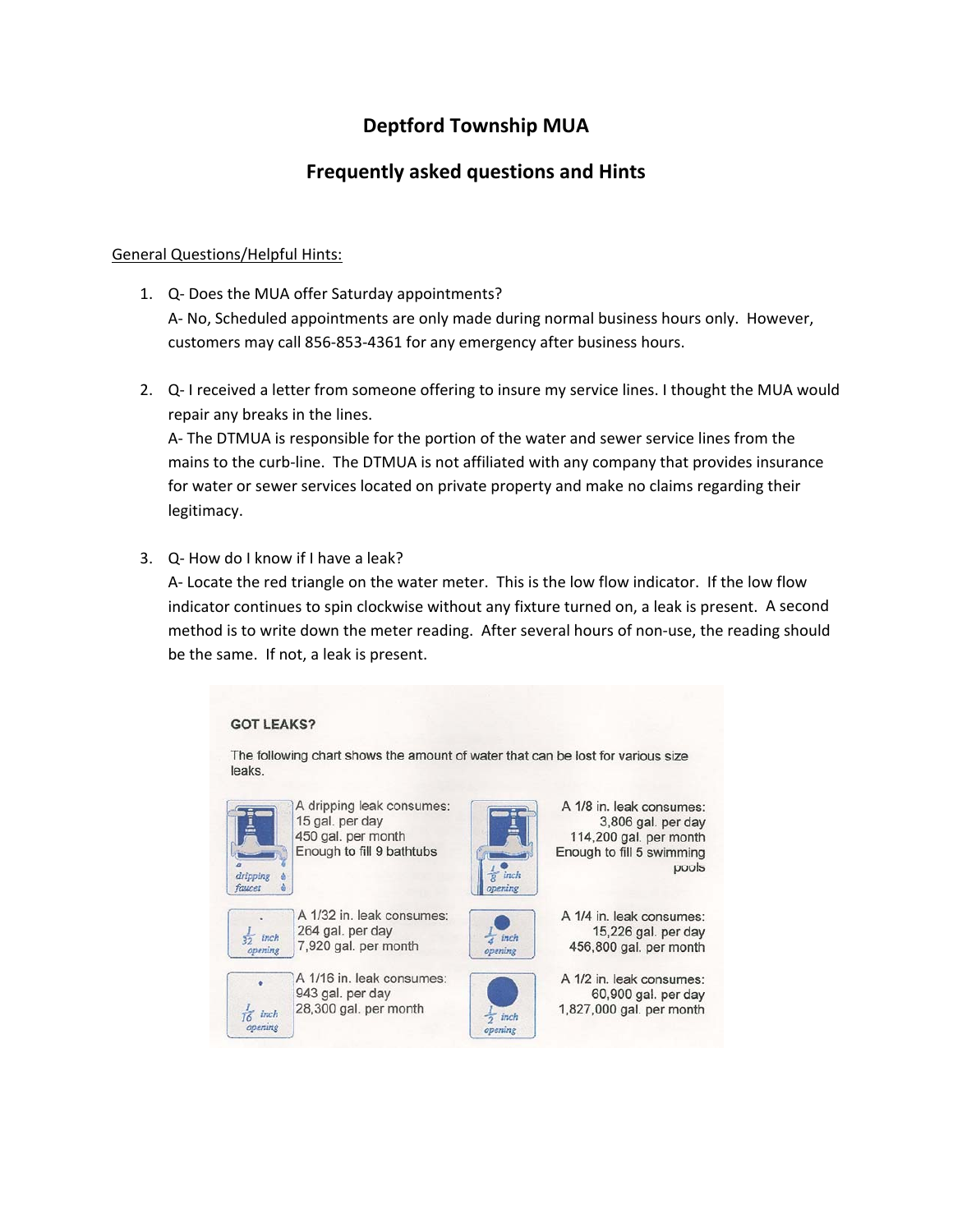- 4. Hint-Use root/grease inhibitor in sewer clean-out or toilet to help prevent sewer backups.
- 5. Hint-Do not landscape around fire hydrants. During winter months clear snow from around fire hydrant near your property. This will assist firefighters in case of an emergency.
- 6. Hint‐ Do not cover water curb boxes or sewer vents.
- 7. Hint- Do not dump grease down sinks. Grease is one of the leading causes of sewer blockages.
- 8. Hint- If you have a sewer blockage, call the DTMUA before you call a plumber.
- 9. Hint‐ Install a check valve on your sewer line if you have below‐grade fixtures, ex., toilet, washer or wash basin, etc., in basement or first floor of split level house.
- 10. Hint‐ Do not have sump pump tied into sewer line. This can lead to damage caused by flooding produced by sump pump pressurizing the sewer line in the event of a back‐up. Also, it is a violation of State and Local codes to have sump pumps tied into the sanitary sewer line.
- 11. Hint‐ CALL BEFORE YOU DIG, dial 811‐ This will allow utilities to mark out any facilities they have in your work area. It is also the law.
- 12. Hint‐ Do not plant trees over sewer lines. Tree roots are attracted to water in these lines that can lead to blockages and broken pipes.
- 13. Hint- Prominently Display house numbers to make it easier to find your house.

#### Billing Questions:

- 1. Q ‐ How do I read my bill? A ‐ Click on the following link for a detailed explanation on how to read your bill http://www.deptfordmua.com/html/about\_your\_bill.html
- 2. Q What does my current bill cover? A –Your monthly bill covers the upcoming month's minimum charges along with your previous month's usage.

#### 3. Q ‐ Why am I receiving estimated bills?

A ‐The reason you might have an estimated bill is because the reading device used to obtain the readings from your meter has failed and needs to be repaired or replaced. If you see that your bill is being estimated, please contact the office to schedule a repair appointment.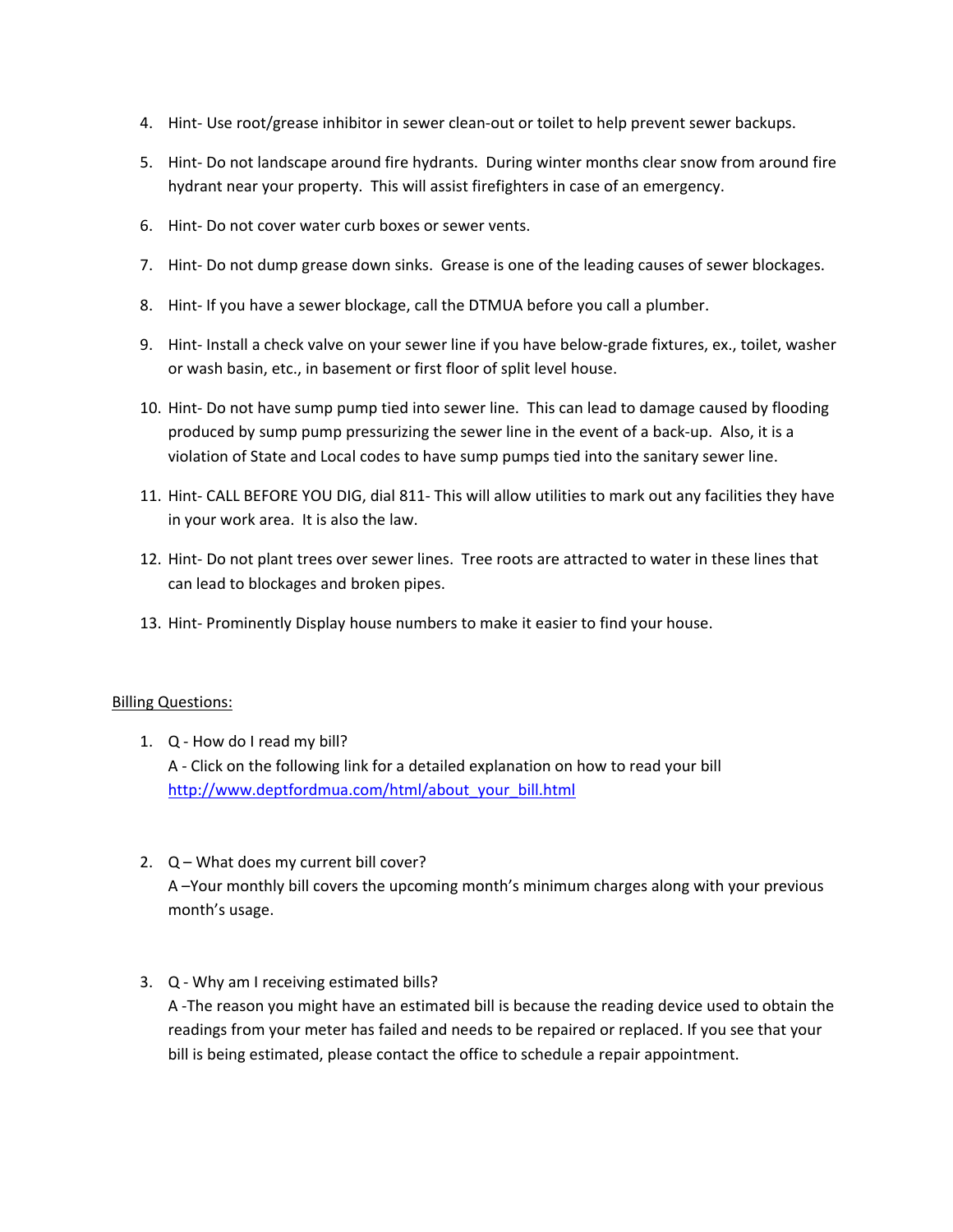4. Q - Can I pay my bill online with a credit/debit card or check by phone?

A - Yes, go to our home page at www.dtmua.com and click on the online bill banner and you will be redirected to the page where you can enter your account number and pin number that is assigned and printed on your bills, from there you will have the opportunity to pay your bill. This will redirect you to the Link2Gov web site where you can make a payment of your choice.

- 5. Q What is the late fee if my bill is not paid on time? A ‐ There is 1.5% late fee that is posted the day after the due date that's printed on your bill.
- 6. Q ‐ What does the minus sign next to amount due on my bill represent? A - The minus sign signifies that you have a credit on your account and no payment is currently due.
- 7. Q What does the "E" next to my meter reading represent? A - The "E" represents estimated and is an indication that your meter is not working properly and you need to contact our office at 856‐415‐1111 to schedule a meter repair appointment.
- 8. Q Can I request to have my meter tested?

A ‐ Yes, if you feel that your meter may be inaccurate you may request that a bench test be conducted on the meter. If the meter's flows fall outside of the threshold set by weights and measure then you will be given a credit back for the excess usage that you were overbilled. However, if the meter tests within the allowable high/low flows then you will be required to pay the \$35.00 testing fee [Resolution 33‐2106. Effective March 1, 2016].

9. Q ‐ Can a bill be sent to the tenant and the landlord?

A ‐ As a courtesy we can send a duplicate bill to the tenant; however the Deptford MUA does not get involved in the owner /tenant relationship and will only address concerns pertaining to the account with the owner. Also one of the 2 bills must be in the form of an e‐bill. The Deptford MUA will only mail 1 paper copy and the owner must always receive a copy of the bill.

### Water Related Questions:

- 1. Q‐How much fluoride is in my water? A‐ Naturally occurring fluoride exists only in trace amounts in the water supplied by the DTMUA and is not considered fluoridated.
- 2. Q‐ Will the MUA test my water?

A‐ In some cases. The DTMUA routinely tests water in accordance with the NJDEP and USEPA regulations at all well/treatment facilities and approved points within the distribution system. This provides for a good representation of the quality of water that is supplied to all customers.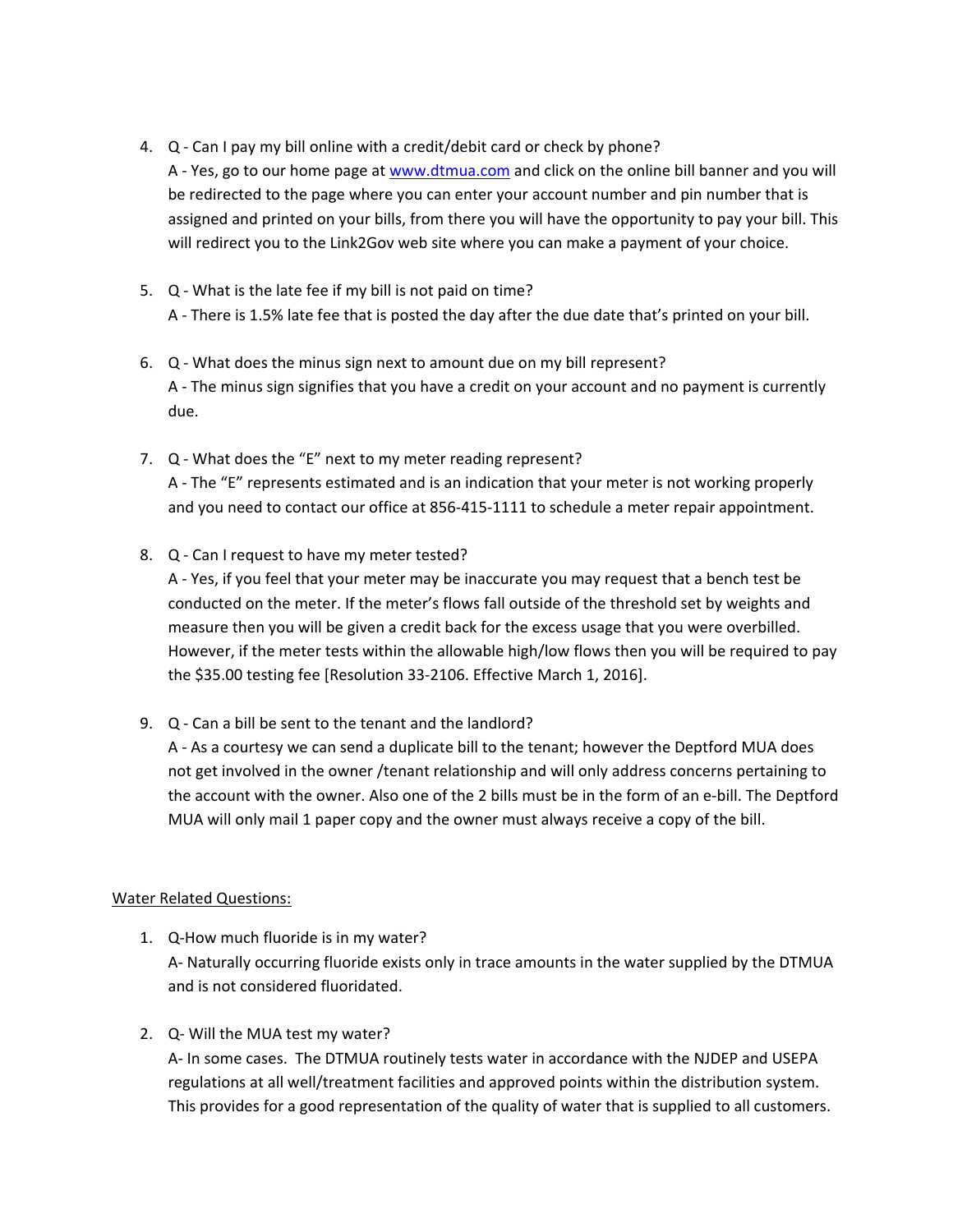The DTMUA will only provide sampling at customer locations for basic taste and odor complaints. This includes iron & chlorine that affects esthetic qualities.

3. Q‐ Where can I get information about my water quality? A‐ The DTMUA sends a copy of the Consumer Confidence Report (CCR) to customers on an

annual basis. The most current annual CCR may be viewed on this web site by clicking on the Water Quality tab on the home page.

## 4. Q‐Where does my water come from?

A‐ The water supplied to Deptford's customers is supplied by the DTMUA's wells that are located in the Potamac‐Raritan‐Magothy water strata, almost 400 feet deep. Water is also supplied to Deptford Township by New Jersey American Water Company from the water treatment facility located in Delran, NJ.

5. Q‐Why do I smell chlorine in my water?

A‐ Chlorine is a disinfecting agent used to assure there are no micro‐organisms present in the water supply to customers. While there are no micro-organisms present in the pre-treated water, all water must use some form of disinfection agent as per NJDEP and USEPA regulations as a preventative measure. Only a small amount of chlorine is used and the required levels must be maintained. It is normal to smell a chlorine odor from the water.

6. Q‐ Does the DTMUA replace my water cap?

A‐ Yes. If the cap is broken or lost, the DTMUA will replace the cap at no charge to the customer. The water cap is the cover for the shut‐off valve at the curb. It is usually marked "WATER"

7. Q‐ How does bottle water compare with my tap water?

A‐ While the DTMUA cannot make any professional analysis of bottled water, it should be noted that bottled water quality is not controlled by the same governmental agencies and guidelines that a public water system must follow. There are several web sites that can be searched that can provide information about this topic.

8. Q‐ Why is my water cloudy?

A‐ In most cases, you are experiencing the presence of minute air bubbles, or dissolved oxygen in your water, especially in the colder months or from a worn valve in the house. There is no cause for concern as the bubbles form when the cold water enters into your house where the pipes are warmer, releasing the dissolved oxygen from the water. Customers can perform a simple test that will confirm air is present. Draw a clear glass of water and see if the water clears from the bottom to the top. If so, air is the cause of the cloudy water. If it clears from the top to the bottom, the problem could be sediment from the main caused by the opening of a fire hydrant or high flows in the area.